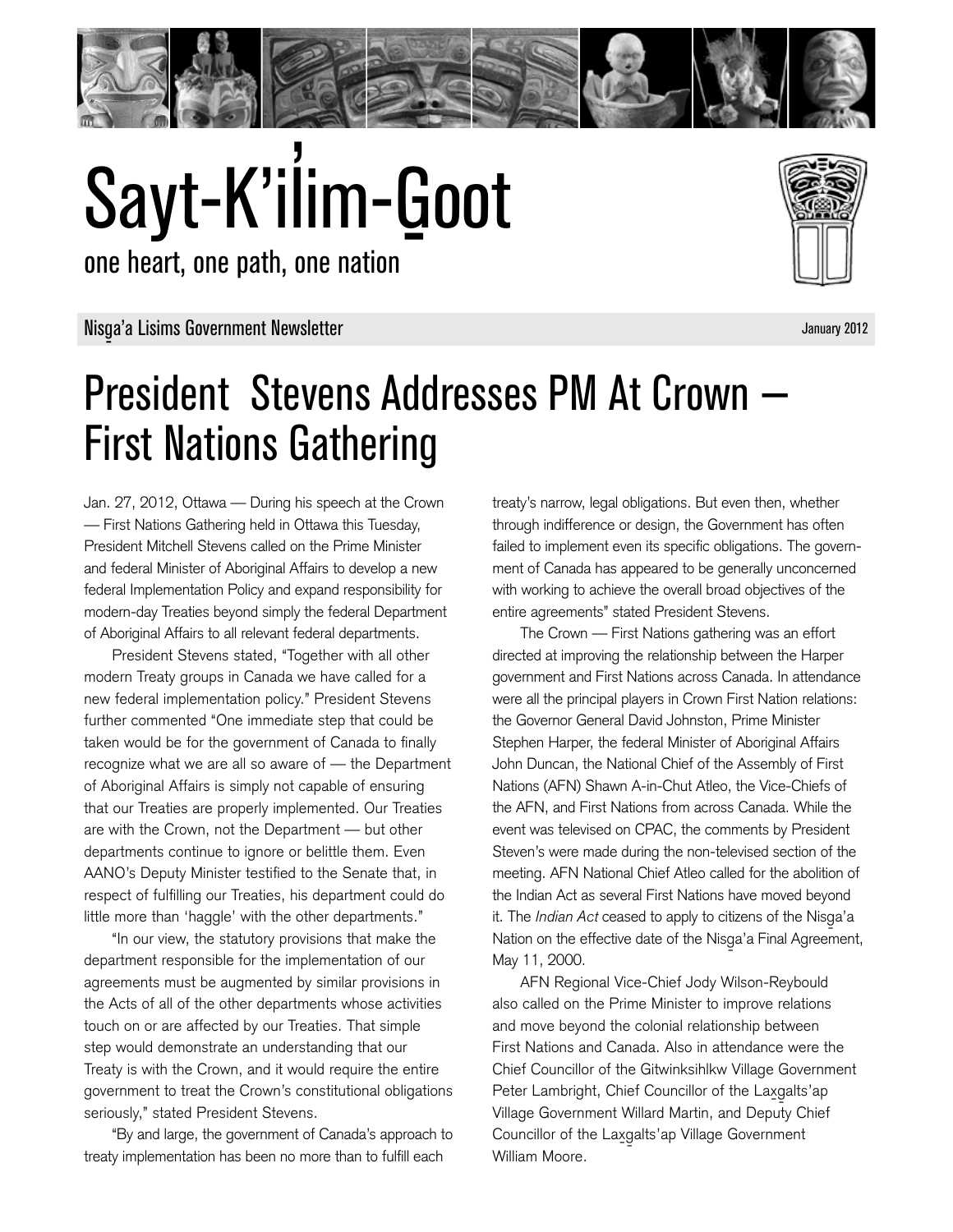## NLG Opposes Northern Gateway Project

On January 19, 2012 NLG President Mitchell Stevens today expressed the Nisg a'a Nation's solidarity with the - Aboriginal Nations and other Canadians who are opposed to the construction of the Northern Gateway Project by Enbridge Incorporated.

"The northwest coast of British Columbia and the miles of pristine wilderness across which this pipeline will run are precious treasures which must be protected", said President Stevens. "First Nations have vital stewardship responsibilities in protecting their lands and resources from destruction at the hands of the petroleum industry".

While the proposed pipeline will not run through the territory subject to the Nisg a'a Treaty, the Nisg a'a Nation - - is greatly concerned about the threat that an oil tanker mishap would pose to the fish and other marine resources to which Nisg a'a citizens are entitled under the Treaty and - on which Nisg a'a citizens depend for food and commerce.

- "If an oil tanker were to have an accident, the tides and ocean currents could drive any oil straight into Observatory Canal and Portland Inlet; indeed it might enter the estuary of the Nass River itself. This would be an utter catastrophe", continued President Stevens.

The Nisg a'a Nation categorically rejects recent efforts - by the Prime Minister and his Ministers to suggest that opponents of the pipeline are environmental radicals or

#### Some Important Dates

**All Native Basketball Tournament in Prince Rupert** February 5 – 11, 2012

**Hobiyee in Gitlax - t'aamiks, BC**  February 24 – 25, 2012

**Special Assembly in Gingolx -** May 7, 8, 9, 10 & 11, 2012

doing the bidding of foreign interests. "When the Nisg a'a - Nation signed our Treaty we became proud Canadians", said President Stevens. "The Aboriginal Nations whose lands, resources, and livelihoods are threatened by the Northern Gateway Project are Canadians who welcome the support and solidarity of anyone who values the protection of our lands, rivers and resources more than the short-term profits of the multi-national oil industry".

The Nisg a'a Nation of the Nass River area of - northwest British Columbia entered into the first modern Treaty in British Columbia in 2000.

#### Wilp Wil<u>x</u>o'oskwhl Nisga'a<br>Institute and iTunes Institute and iTunes

WWNI is proud to announce that the WWNI Nisg a'a Language App is now available, free of cost - for downloading from iTunes.

The app is available for use on the iPod Touch, iPhone and iPad .

This exciting endeavor has been made possible with WWNI's longstanding and positive relationship with First Peoples Heritage and Cultural Council with funding provided by New Relationship Trust. WWNI looks forward to our continued successful relationship in language revitalization.

Link to the app: [http://itunes.apple.com/app/nisgaa/](http://itunes.apple.com/app/nisgaa/id490034233?mt=8) [id490034233?mt=8](http://itunes.apple.com/app/nisgaa/id490034233?mt=8)

WWNI wishes the Nisg a'a Nation many happy - downloads and continued support in revitalization of the Nisg - a'a language. T'ooyaksiy nîiin!

### Settlement Trust

There continues to be degrees of volatility in global markets, fears of world recession and the European financial crisis. NLG actively reviews the Trust's longterm investment strategy to ensure the Trust is still in a position to meet its long-term objective — to secure long term gains.

|                                       | Dec 2011      | Sep 2011      |
|---------------------------------------|---------------|---------------|
| Market Value — end of month           | \$155,737,019 | \$152,335,688 |
| COST:                                 |               |               |
| Capital contributed                   | 126,728,496   | 126,728,496   |
| Cumulative realized investment income | 20.225.844    | 19,361,471    |
| Total cost                            | 146,954,340   | 146,089,967   |
| Unrealized Gain (Loss)                | 8.782.679     | 6,245,721     |
|                                       |               |               |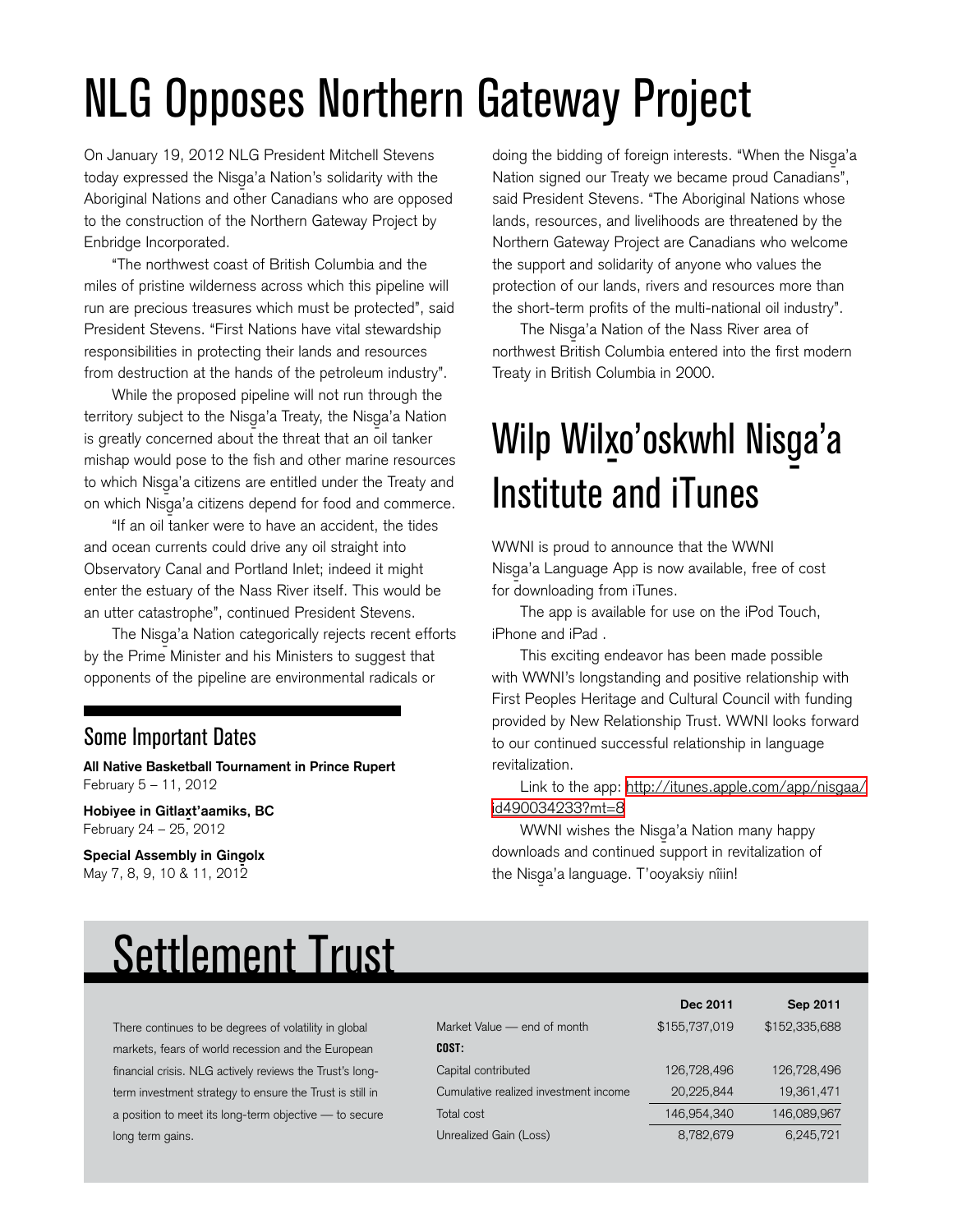## Nisga'a Fisheries Program "Celebrating 20 Years of Success"

In their monthly report to the NLG Executive, the Nisg a'a Fisheries & Wildlife Directorate tabled their - report on activity for 2011. Below is a summary of accomplishments:

- Saved Kwinageese salmon and Steelhead runs to the Kwinageese River in 2012.
- 20 years of successful programs conducted with public recognition for excellence in fisheries management.
- Maintained MSC status for Nass Sockeye in high standing after achieving the highest overall assessment (93 out of 100) of all Pacific Region Sockeye stocks from MSC review with certification received in 2010.
- Completed two science reviews with DFO to assess stock status of Nass Sockeye and Chum salmon stocks as part of the MSC certification conditions.
- Protected Nass salmon and Steelhead stocks with accurate in-season management, tracking of runs both in Canada and Alaska, and making all escapement goals in the majority of years since the start of the program;
- Maintained status as one of 29 Chinook stocks used to manage Pacific Region Chinook fisheries as part of the Pacific Salmon Commission's Sentinel Chinook Stock Program;
- • Continued training and development of Nisg a'a - people in technical and biologist positions — 35 tech positions and 2–3 biologist/manager positions;
- Continued sustainable fishery management practices where conservation and food fish needs are priority over economic opportunities; and
- Active participation in the stewardship of the Nass River watershed to protect fisheries & wildlife resources and habitat.

# Nisga'a Commercial Group Employment Stats for 2011

Information provided by the Nisg a'a Commercial Group - of Companies (NCG) shows how NCG assisted in the placement of 22 Nisg a'a citizens in 2011 in the mining - sector. These seasonal employees come from the four Nisg a'a Villages and surrounding urban area and worked - in mine exploration camps under a Mining Services contract NCG secured with various mining companies.

The 22 seasonal employees is an increase from the three that NCG employed in 2009. NCG is pleased with the steady increase and will continue to make employment statistics available in all sectors of the Commercial Group's operation, as they become available.

## Hobiyee — Gitlaxt'aamiks February 24 & 25, 2012

The Gitlax - t'aamiks Ceremonial Dancers and the Village of Gitlax - t'aamiks cordially invites you to join us as we celebrate our Nisg a'a New Year!

- Dance groups interested in performing, please contact Edna Tait at ednatait@hotmail.ca or Director Lyle Adams at ladams17@hotmail.com. The deadline to register your dance group is January 31, 2012.

In the spirit of Sayt-K'ilim-  $\frac{1}{2}$  Goot — One Heart, One Path, One Nation, we welcome you to our community and to our beautiful Nass Valley!

We look forward to sharing our culture and Nisg - a'a hospitality with you. Thank you.

*Gitlax -t'aamiks Ceremonial Dancers*